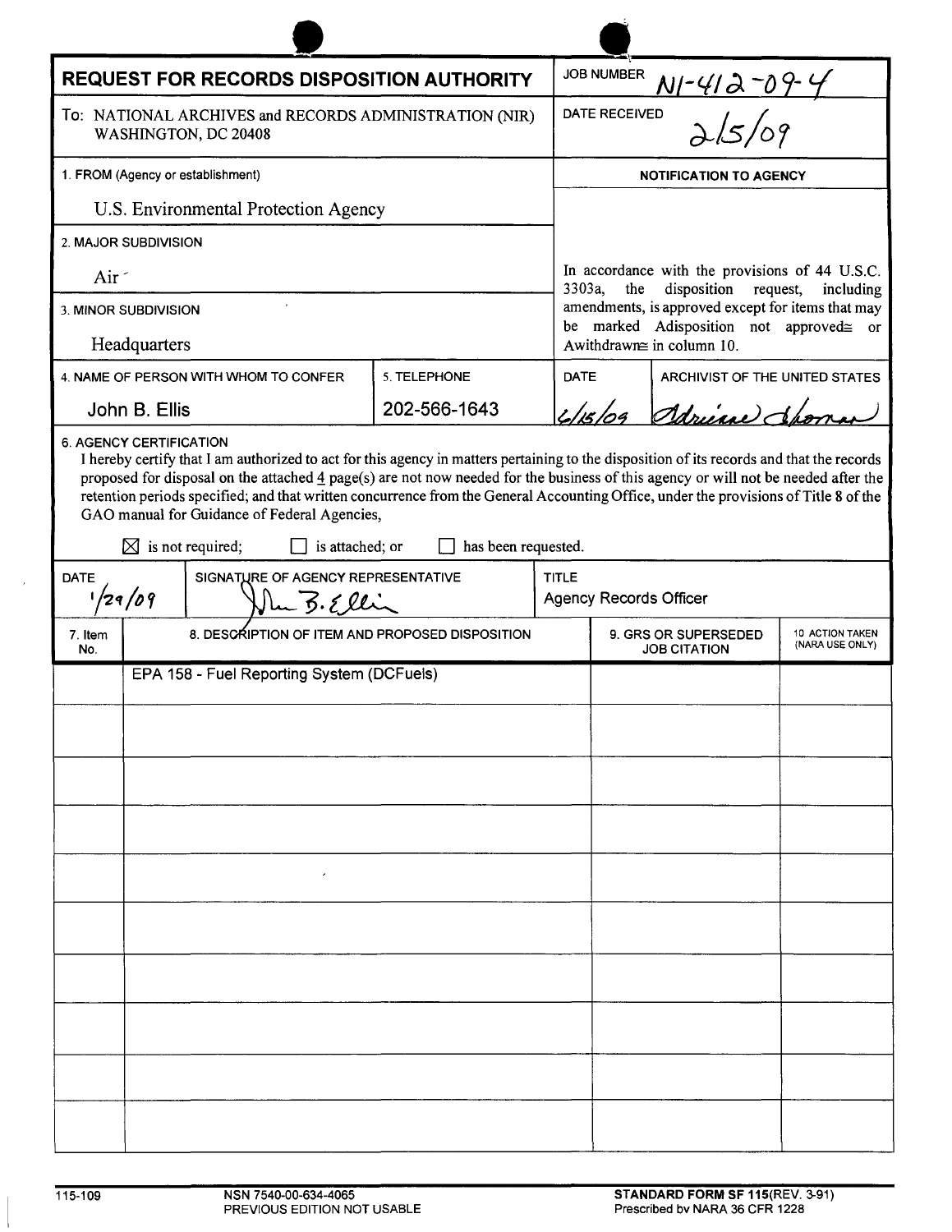

This schedule is in development. It may not be used to retire or destroy records. If you have any questions, please contact the Records Help Desk.

# **EPA Records Schedule 158**

Status: Development, *01/31/2009*

Title: Fuel Reporting System (DCFuels)

Program: Air

Applicability: Headquarters

Function: 108-025-01-01-02 - Manage Mobile Air Pollution Sources

## NARA Disposal Authority:

This schedule authorizes the disposition of the record copy in any media (media neutral), excluding any records already in electronic form. Records designated for permanent retention must be transferred to the National Archives in accordance with NARA standards at the time of transfer.

• Pending

# Description:

The Fuel Reporting System (DCFuels) includes compliance data related to gasoline, diesel fuel and a variety of fuels and fuel additives. The data are collected from refiners, importers, independent laboratories, and fuel and fuel additive manufacturers. DCFueis includes two types of data: (1) Fuel and Fuel Additive Registration (DCFFARS) for registration of companies and products; and (2) Reformulated Gasoline and Anti-Dumping Database *(RFG/AD)* for compliance reporting.

DCFFARS data supports the registration of fuels and fuel additive products prior to their introduction into commerce and provides information which protects the public from motor fuel/additives which may produce environmental harm.

*RFGI* AD collects data for a variety of activities including averaging, banking and trading programs, quarterly and annual compliance demonstration, and product quality parameters from a variety of submitters. Reporting programs under *RFG/AD* include: Reformulated Gasoline and Anti-Dumping, Tier 2 Gasoline Sulfur, Ultra Low Sulfur Diesel, MSAT Gasoline Toxics, RFS, and MSAT-2 Gasoline Benzene. The compliance information provides a picture of fuel production and characteristics useful in developing air pollution control strategies and is used to pursue alleged civil and criminal violations.

Submissions are currently in paper and electronic; electronic submissions are done through EPA's Central Data Exchange (CDX) which is scheduled separately (EPA 097).

## Disposition Instructions:

Item a: Electronic software program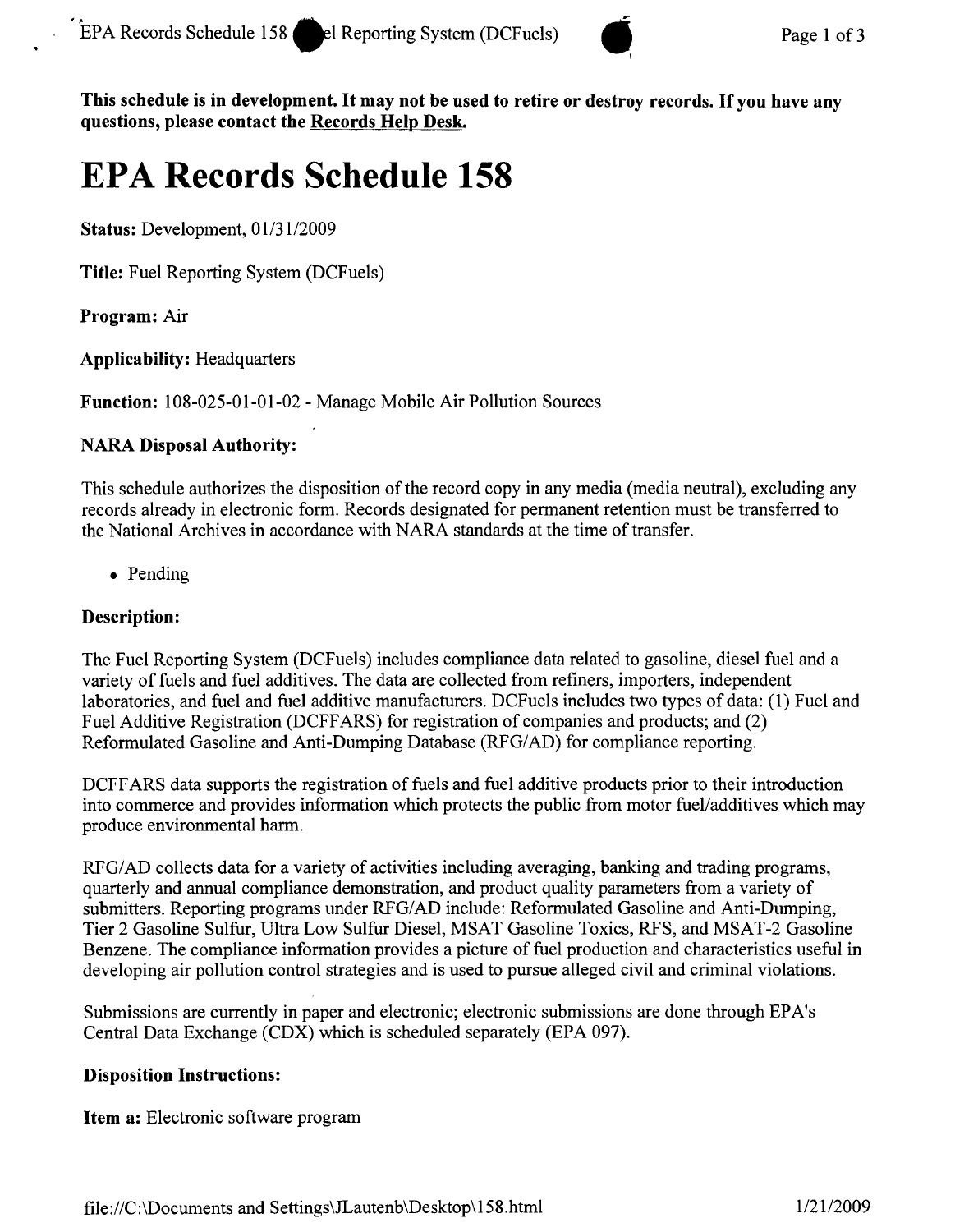**Province** 

Non-record

EPA Records Schedule 158 **••** el Reporting System (DCFuels) Page 2 of 3<br>The Office of Air and Radiation, Transportation and Regional Program Division is responsible for the disposition of this item.

mosable

• Destroy when no longer needed to ensure a the authorized retention period.

**Item b:** Input

- 
- Follow instructions for  $E\overrightarrow{PA}$   $\overrightarrow{LP}$

**Item c:** Electronic data - registration

The Office of Air and Radiation, Transportation and Regional Program Division is responsible for the disposition of this item.

- **• Disposable**
- Delete when no longer needed to ensure compliance.

**Item d:** Electronic data - compliance reporting

The Office of Air and Radiation, Transportation and Regional Program Division is responsible for the disposition of this item.

- **• Disposable**
- Delete 10 years after submission year.

**Item e:** Output and reports

a a film a cheangailte a cheangailte a cheangailte a cheangailte a cheangailte a cheangailte a cheangailte a c

• File with the related records and follow instructions for the related  $\bullet$ 

# **Item f:** System documentation

The Office of Air and Radiation, Transportation and Regional Program Division is responsible for the disposition of this item.

- . Disposable
- Follow the instructions for EPA 304, item  $\frac{1}{2}$

# **Guidance:**